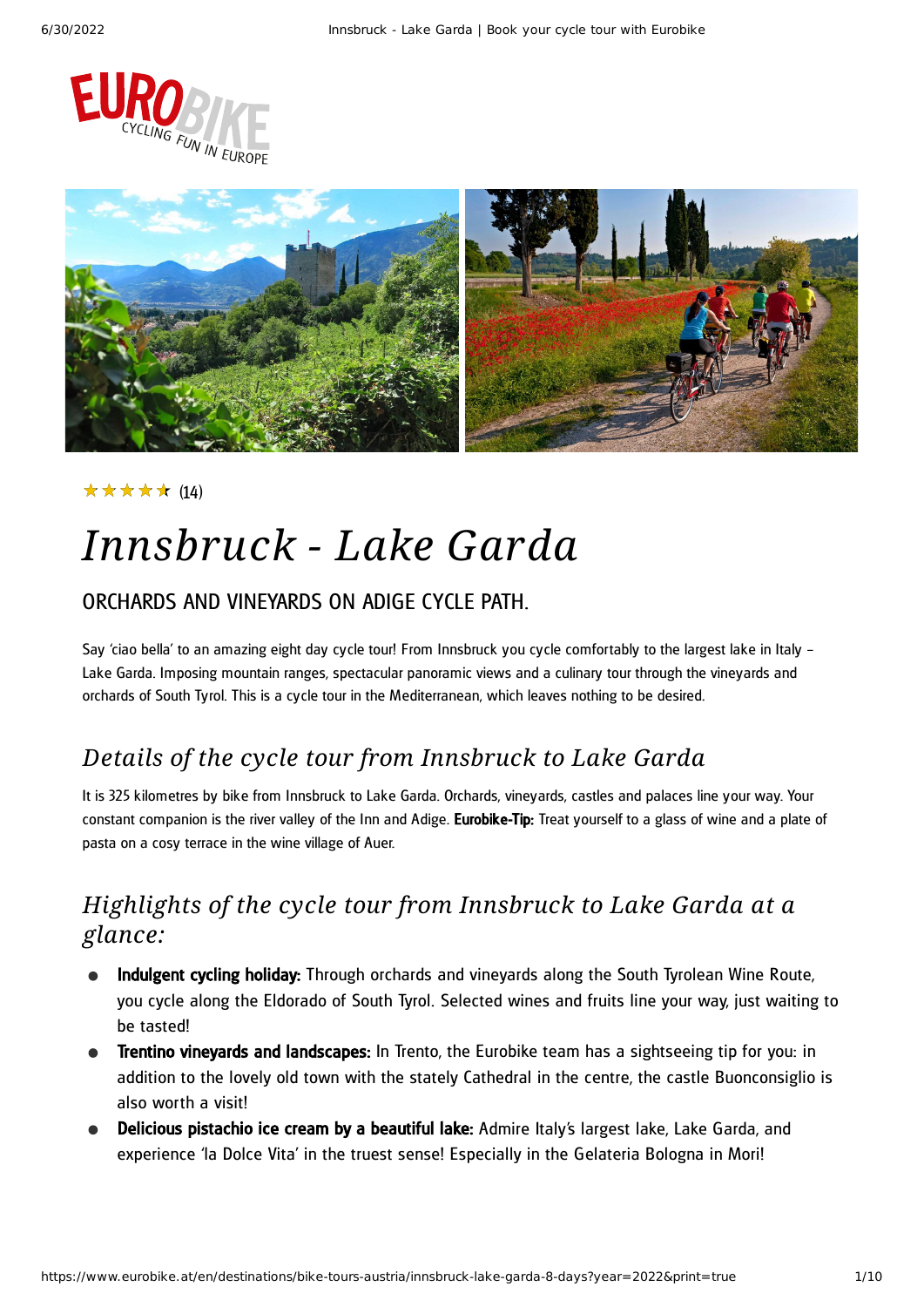

### To the online version

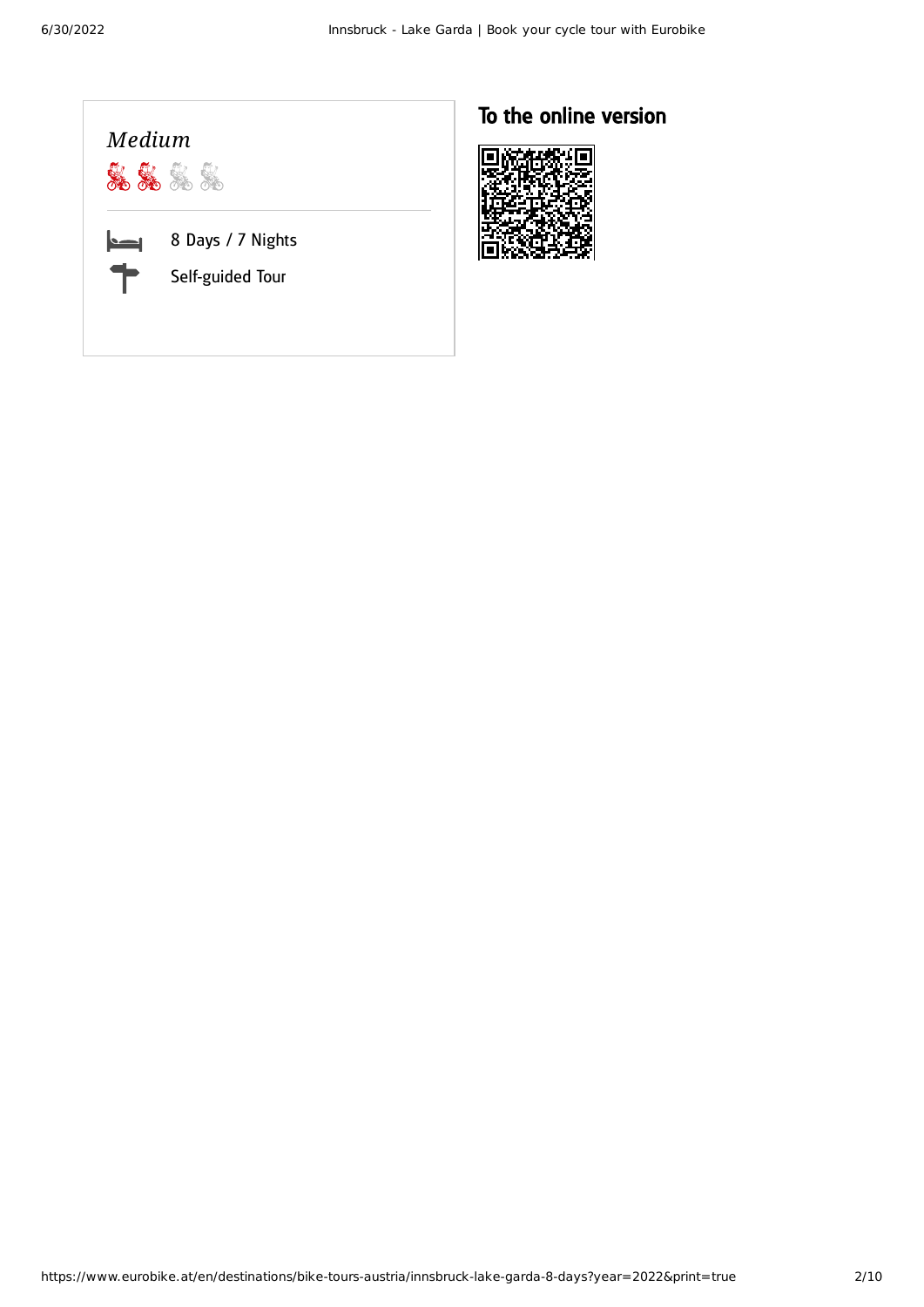# *Itinerary*

## *Arrival in [Innsbruck](#page-2-0)*

<span id="page-2-0"></span>Welcome briefing and bike fitting. For the rest of the day, we recommend visiting Innsbruck's famous old town with its city tower and its "Golden Roof".

Sample Hotel: Austria Trend [Congress](https://www.austria-trend.at/en/hotels/congress-innsbruck)



DAY 1

*[Innsbruck](#page-2-1)* – *Imst* approx. 65 km

<span id="page-2-1"></span>You will cycle on the former towpath along the river Inn, along the foot of the Martinswand (mountain face) and through little villages and market towns to Stams (baroque Cistercian convent). Then, you will continue your tour via Haiming to Imst, the so-called "Merano of North Tyrol".

Sample Hotel: [Hirschen](http://www.hirschen-imst.com/)



<span id="page-2-2"></span>Today, you will cycle along the river Inn, past the Zams monastery to Landeck . A bus will take you to Nauders from where you will cycle just under 100 metres in altitude uphill to the mountain pass called the 'Reschenpass'. From there, you will cycle downhill to Lake Reschensee and continue on minor roads to Mals (many towers in the centre) or to Burgeis at the foot of the castle Marienburg.

Sample Hotel: Garni Zum [Hirschen](http://www.hotel-hirschen.it/)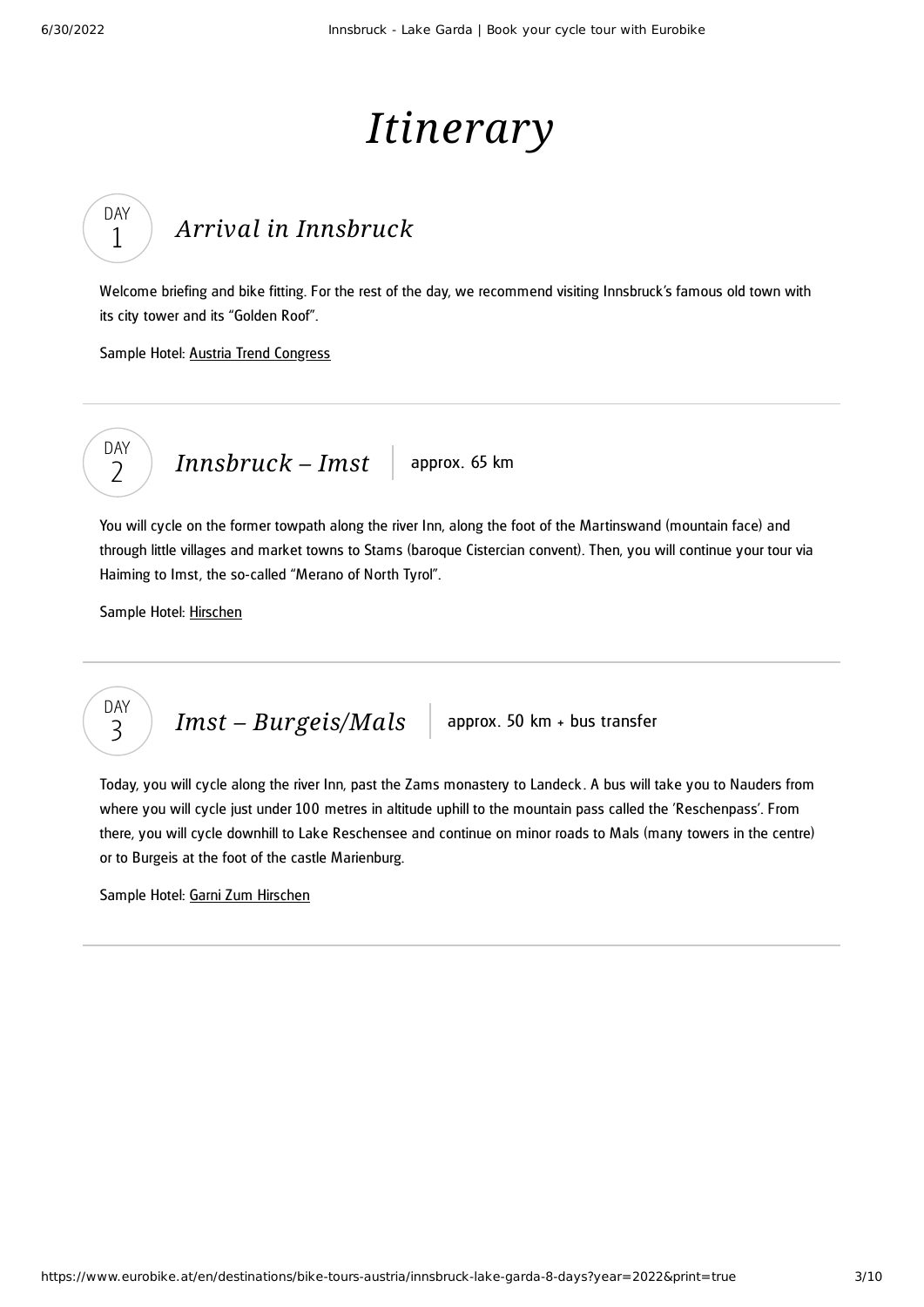

*[Burgeis/Mals](#page-3-0)* – *Merano* approx. 65 km

<span id="page-3-0"></span>Your day starts with a trip to Glurns, which has got perfectly preserved medieval city walls. Then, you will cycle via the Montani ruins, through Schlanders, down to Merano. On your way, you will come across some pretty castles (mountaineer Reinhold Messner's castle Juval) and you will get marvellous views of the impressive mountain massif Ortlermassiv and the mountain pass Stilfserjoch. Since 2004, the Venosta train (Vinschgaubahn) has been operating again between Mals and Merano. You can almost always take this train as part of your journey.

Sample Hotel: Villa [Laurus](https://www.hotelsmerano.it/en/hotel-villalaurus-merano/)



<span id="page-3-1"></span>Today's stage will take you via Lana (Schnatterpeck Altar) and through numerous orchards and vineyards in the area of the South Tyrolean Wine Road, past many fortresses, castles, and ruins such as Hocheppan (famous frescos), to Lake Caldaro. You will stay overnight in the cosy wine town, Auer.

Sample Hotel: Residence [Kaufmann](http://www.hotelkaufmann.it/)

$$
\begin{array}{|c|c|c|c|}\n\hline\n\text{DAY} & \text{Auer}-\text{Trento} & \text{approx. 45 km}\n\end{array}
$$

<span id="page-3-2"></span>On the sixth day, you will mainly cycle along the river Adige. At times you will cycle through orchards to Salurn, where the German speaking South Tyrol ends. The famous Trentino vineyards are located next to the dam ways. These ways lead you to Trento, which has a lovely old town, a cathedral and Buonconsiglio castle.

Sample Hotel: NH [Trento](http://www.nh-hotels.de/hotel/nh-trento)



<span id="page-3-3"></span>Today, you will cycle on bike paths along the river Adige via the old Tyrolean border town of Rovereto to Mori. From here, the route leads westward to Lake Garda. In Mori you will taste the world famous pistachio ice-cream in the Gelateria Bologna. After a short climb onto Passo S. Giovanni (150 metres), you will head down to the lake to Torbole or Riva.

Sample Hotel: [Caravel](http://www.caravelbikehotel.com/)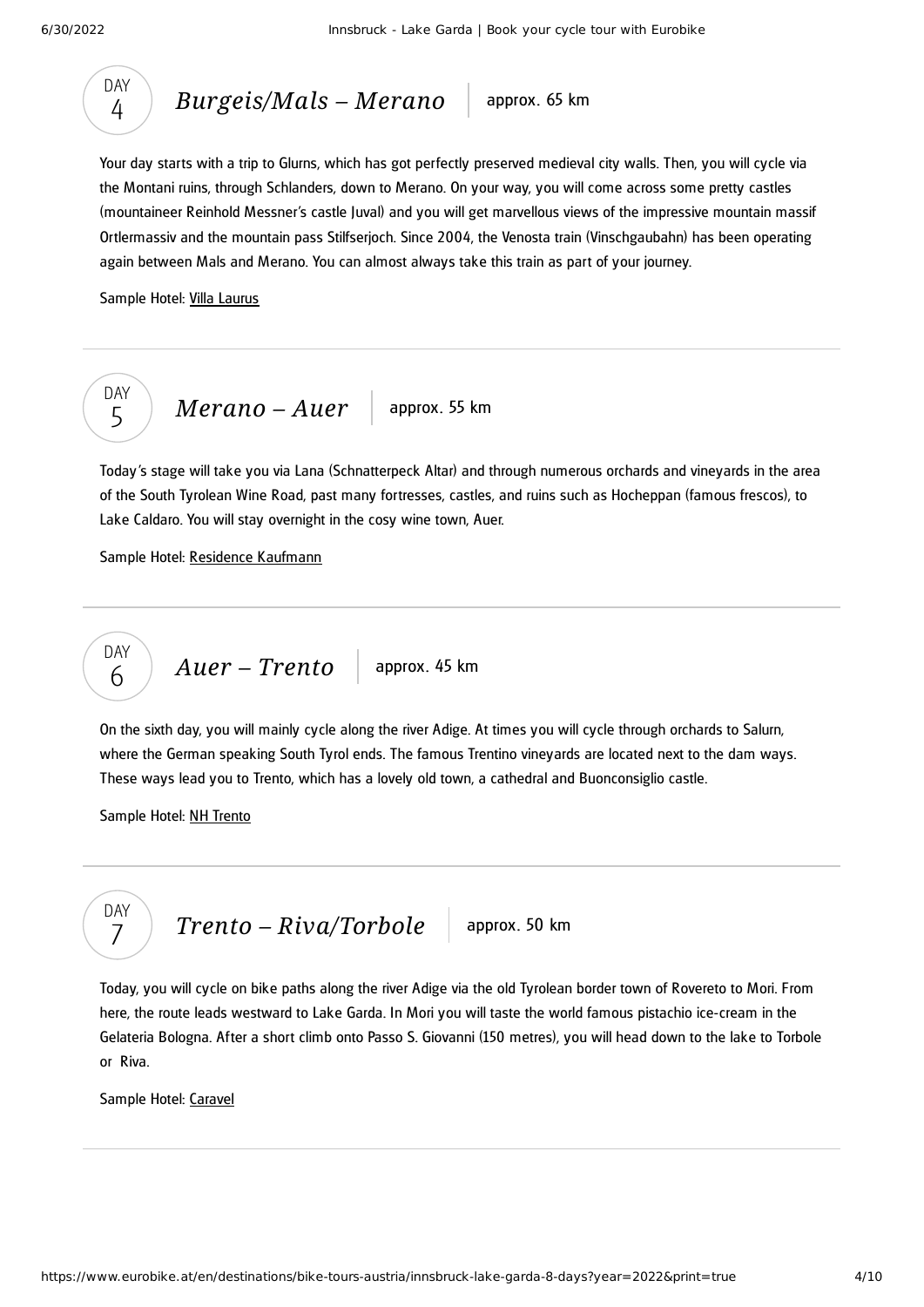

### *Departure or extension*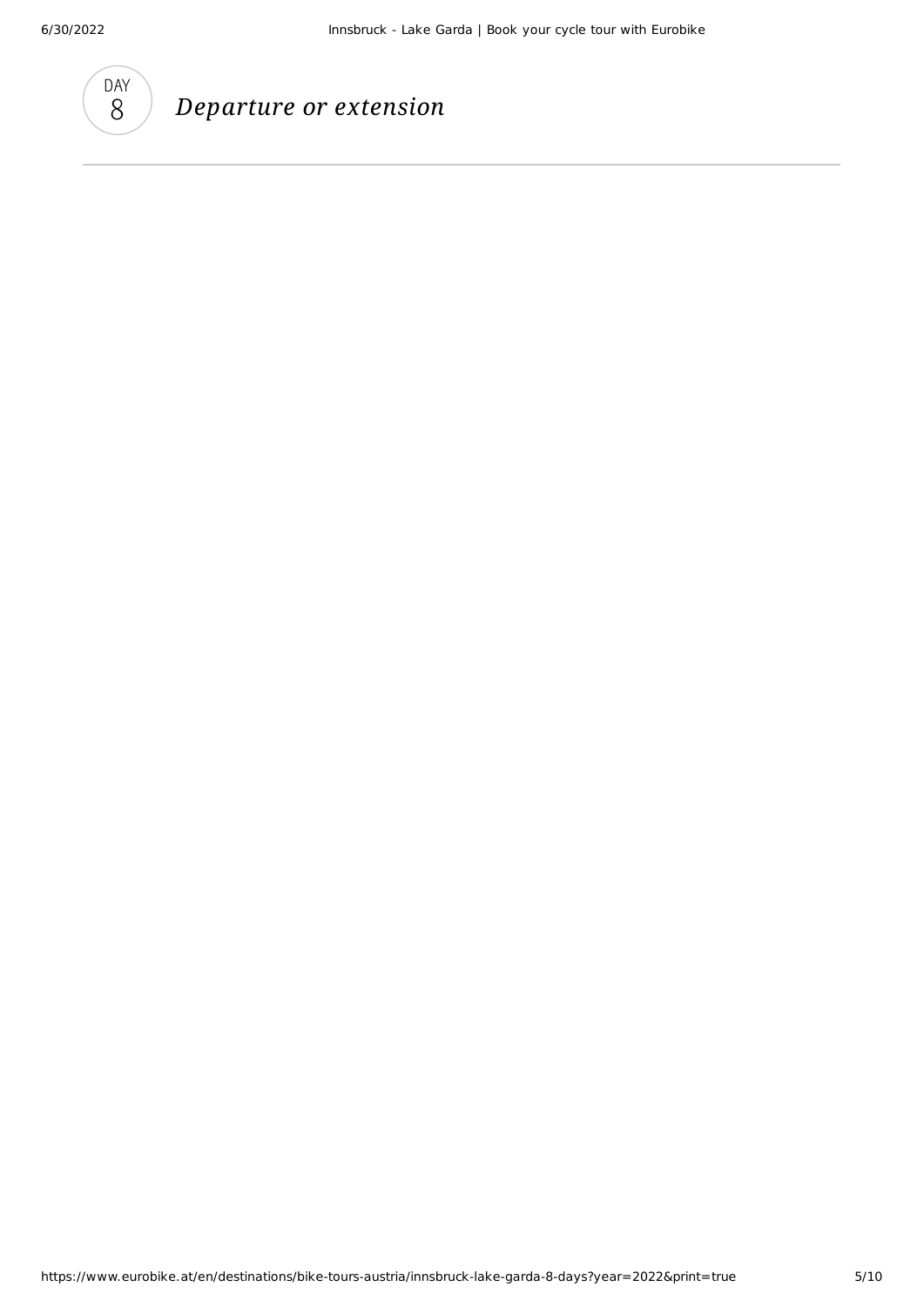# *Tour character*

You will cycle on beautiful bike paths in the river valleys of the Inn and Adige and on numerous quiet side roads between orchards and vineyards. You will be taken from the Inntal valley to the mountain pass Reschenpass. From there, you can enjoy a descent of over 1, 200 metres in altitude. Sometimes small climbs will be necessary.

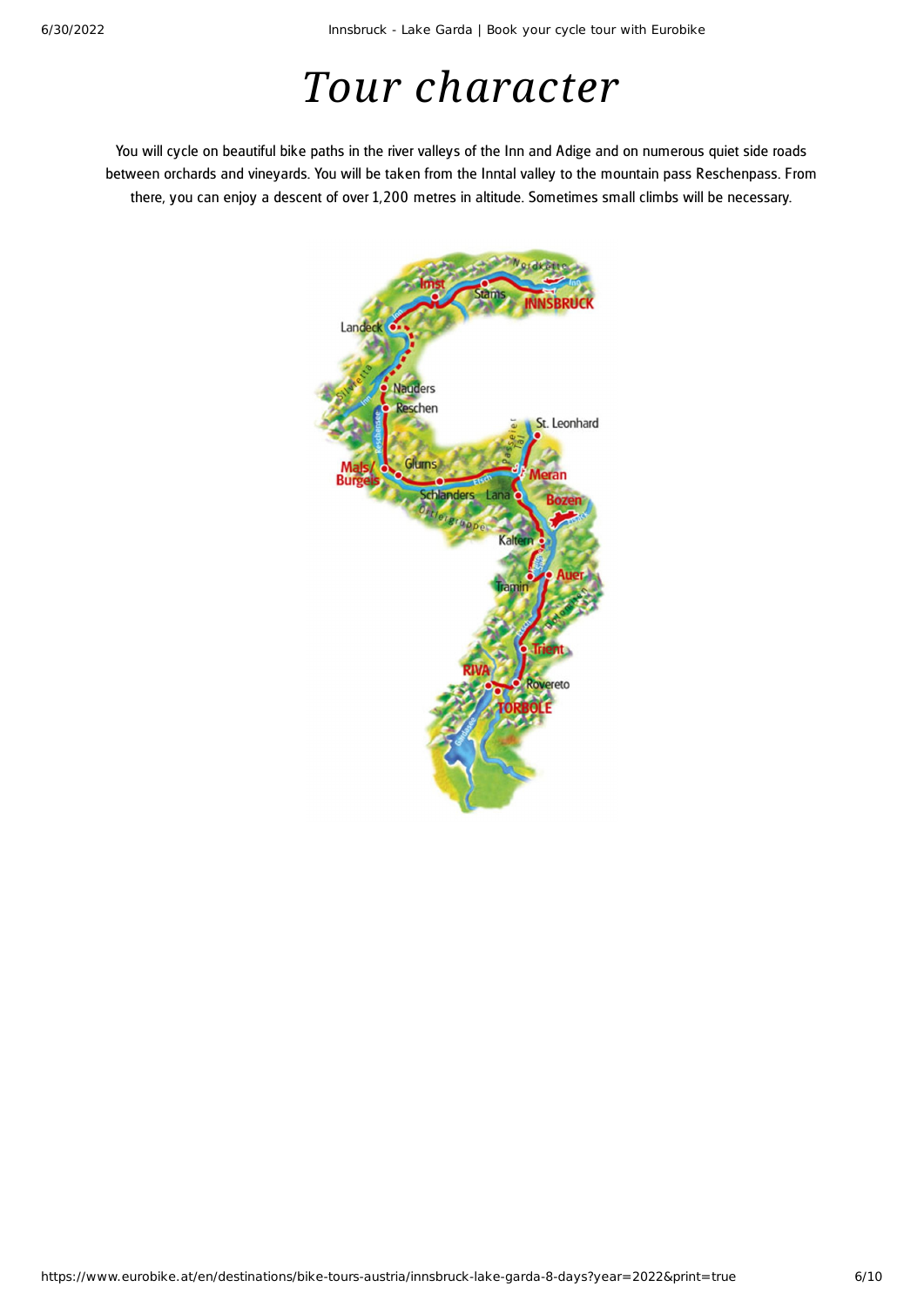## *Prices and events*

#### *Place of arrival: Innsbruck*

|                                              | Season 1<br>30.04.2022 - 06.05.2022  <br>01.10.2022 - 08.10.2022  <br>arrival wednesday and saturday | Season 2<br>07.05.2022 - 03.06.2022  <br>10.09.2022 - 30.09.2022  <br>arrival wednesday and saturday | Season 3<br>04.06.2022 - 09.09.2022<br>arrival wednesday and<br>saturday |  |  |
|----------------------------------------------|------------------------------------------------------------------------------------------------------|------------------------------------------------------------------------------------------------------|--------------------------------------------------------------------------|--|--|
| Innsbruck - Lake Garda, 8 days, AT-ETRIG-08X |                                                                                                      |                                                                                                      |                                                                          |  |  |
| Base price                                   | 899.00                                                                                               | 949.00                                                                                               | 999.00                                                                   |  |  |
| Surcharge single room                        | 219.00                                                                                               | 219.00                                                                                               | 219.00                                                                   |  |  |

Category: 3\*\*\* and 4\*\*\*\* hotels

# *Additional nights*

#### *Place of arrival: Innsbruck*

|                       | Season 1<br>Apr 30, 2022 - May 6, 2022  <br>Oct 1, 2022 - Oct 8, 2022  <br>arrival wednesday and saturday | Season 2<br>May 7, 2022 - Jun 3, 2022  <br>Sep 10, 2022 - Sep 30, 2022  <br>arrival wednesday and saturday | Season 3<br>Jun 4, 2022 - Sep 9,<br>2022<br>arrival wednesday and<br>saturday |
|-----------------------|-----------------------------------------------------------------------------------------------------------|------------------------------------------------------------------------------------------------------------|-------------------------------------------------------------------------------|
| <b>Innsbruck</b>      |                                                                                                           |                                                                                                            |                                                                               |
| Double room p.P.      | 69.00                                                                                                     | 69.00                                                                                                      | 69.00                                                                         |
| Surcharge single room | 35.00                                                                                                     | 35.00                                                                                                      | 35.00                                                                         |
| <b>Torbole/Riva</b>   |                                                                                                           |                                                                                                            |                                                                               |
| Double room p.P.      | 79.00                                                                                                     | 79.00                                                                                                      | 95.00                                                                         |
| Surcharge single room | 45.00                                                                                                     | 45.00                                                                                                      | 45.00                                                                         |

## <span id="page-6-0"></span>*Our [rental](#page-6-0) bikes*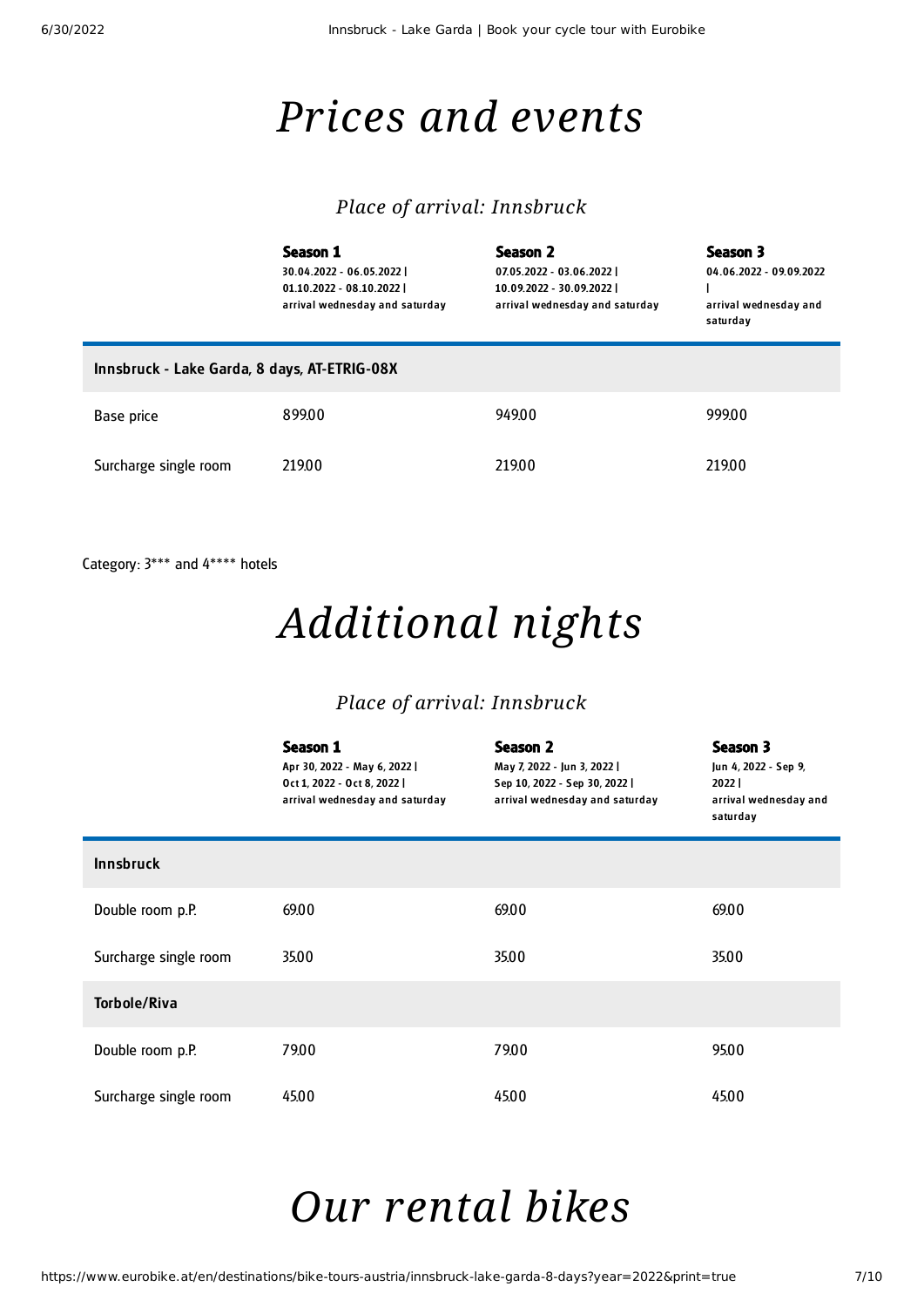|                                              | <b>Filter</b> |
|----------------------------------------------|---------------|
| 21-gears unisex incl. rental bike insurance  | 89.00         |
| 21-gear gents incl. rental bike insurance    | 89.00         |
| Rental bike PLUS incl. rental bike insurance | 139.00        |
| Electric bike incl. rental bike insurance    | 199.00        |

Prices per person in EUR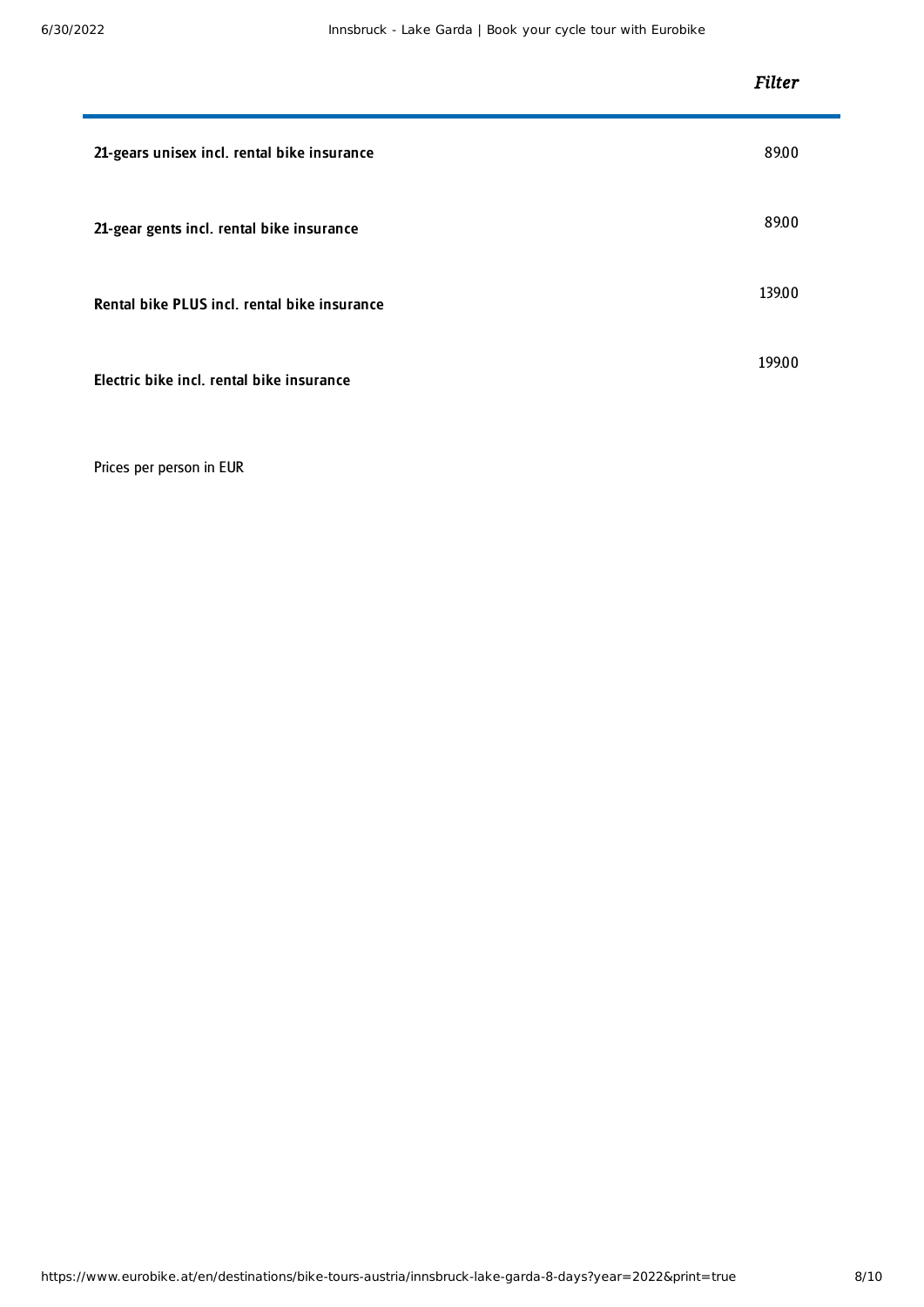# *Services and infos*

#### **Services**

#### Included:

- Accommodation as already mentioned
- Breakfast
- Welcome briefing (German, English)
- Luggage transfer  $\bullet$
- EUROBIKE developed route
- Detailed travel documents 1x per room (German, English)
- 1 Bus transfer from Landeck Nauders, incl. your bike
- 1 Pistachio ice-cream on the way to Lake Garda
- Navigation-App and GPS-data is available
- Service hotline

#### Optional extras:

- Bike rental, including rental bike insurance  $\bullet$
- Return transfer by minibus to Innsbruck every  $\bullet$ Saturday morning, costs  $679$  per person, for your own bike additional  $\epsilon$  19.-, to be paid in advance. reservation is necessary

#### Infos

#### Arrival / Parking / Departure:

- Innsbruck train station
- Innsbruck or Munich airport
- Garage costs approx. EUR 15/days; to be paid for at the time, no reservation possible
- Public bus from Riva/Torbole to Rovereto, good train connections from Rovereto to Innsbruck

#### Things to note:

- Tourist tax, if due, is not included in the price!  $\bullet$
- Also bookable as a sportive tour
- Further important information according to the  $\bullet$ package travel law can be found [here](https://www.eurobike.at/en/travel-information/before-the-tour/pci)!